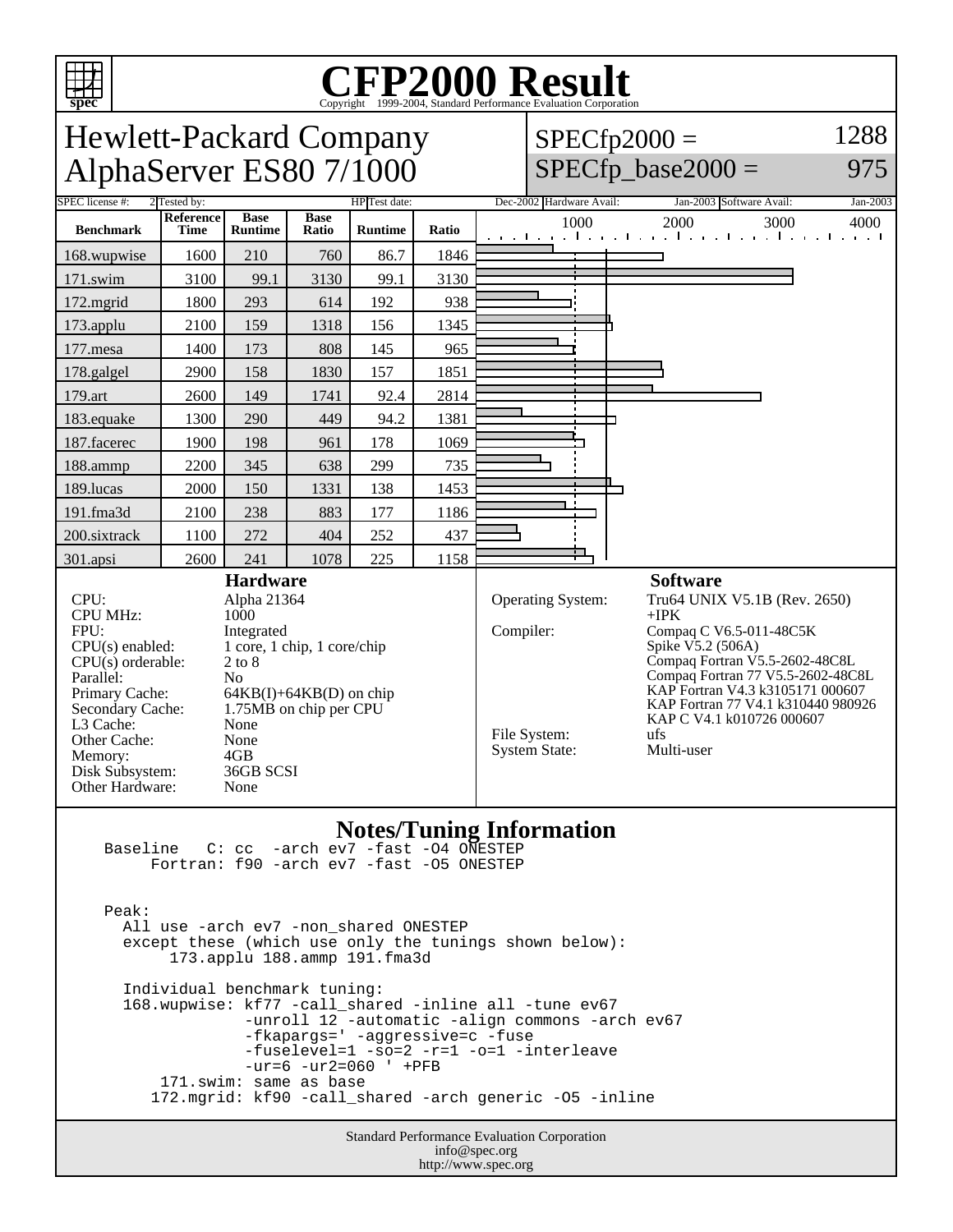

## Copyright ©1999-2004, Standard Performance Evaluation Corporation

Hewlett-Packard Company AlphaServer ES80 7/1000

 $SPECfp2000 =$ 

1288

 $SPECfp\_base2000 =$ 

975

| SPEC license #:<br>2 Tested by: | HP Test date:                                                                                            |                     | Dec-2002 Hardware Avail: | Jan-2003 Software Avail: | Jan-2003 |
|---------------------------------|----------------------------------------------------------------------------------------------------------|---------------------|--------------------------|--------------------------|----------|
|                                 | <b>Notes/Tuning Information (Continued)</b>                                                              |                     |                          |                          |          |
|                                 | manual -nopipeline -transform_loops -unroll 9 -automatic                                                 |                     |                          |                          |          |
|                                 | -fkapargs='-aggressive=a -fuse -interleave                                                               |                     |                          |                          |          |
|                                 | $-ur=2 -ur3=5 -cachesize=128,16000 ' + PFB$                                                              |                     |                          |                          |          |
|                                 | 173.applu: kf90 -05 -transform_loops                                                                     |                     |                          |                          |          |
|                                 | -fkapargs=' -o=0 -nointerleave -ur=14                                                                    |                     |                          |                          |          |
|                                 | $-ur2 = 260 -ur3 = 18' + PFB$                                                                            |                     |                          |                          |          |
|                                 | 177. mesa: kcc -fast -04 +CFB +IFB                                                                       |                     |                          |                          |          |
|                                 | 178. galgel: f90 -05 -fast -unroll 5 -automatic                                                          |                     |                          |                          |          |
|                                 | 179.art: kcc -assume whole_program -ldensemalloc<br>-call_shared -assume restricted_pointers             |                     |                          |                          |          |
|                                 | -unroll 16 -inline none -ckapargs='                                                                      |                     |                          |                          |          |
|                                 | -fuse -fuselevel=1 -ur=3' +PFB                                                                           |                     |                          |                          |          |
|                                 | 183. equake: cc -call_shared -arch generic -fast -04                                                     |                     |                          |                          |          |
|                                 | -ldensemalloc -assume restricted_pointers                                                                |                     |                          |                          |          |
|                                 | -inline speed -unroll 13 -xtaso_short +PFB                                                               |                     |                          |                          |          |
|                                 | 187. facerec: f90 -04 -nopipeline -inline all                                                            |                     |                          |                          |          |
|                                 | -non_shared -speculate all -unroll 7<br>-automatic -assume accuracy_sensitive                            |                     |                          |                          |          |
|                                 | -math_library fast +IFB                                                                                  |                     |                          |                          |          |
|                                 | 188.ammp: cc -arch host -04 -ifo -assume nomath errno                                                    |                     |                          |                          |          |
|                                 | -assume trusted_short_alignment -fp_reorder                                                              |                     |                          |                          |          |
|                                 | -readonly_strings -ldensemalloc -xtaso_short                                                             |                     |                          |                          |          |
|                                 | -assume restricted_pointers -unroll 9                                                                    |                     |                          |                          |          |
|                                 | -inline speed +CFB +IFB +PFB<br>189.lucas: kf90 -05 -fkapargs='-ur=1' +PFB                               |                     |                          |                          |          |
|                                 | 191.fma3d: kf90 -arch ev6 -non_shared -04 -transform_loops                                               |                     |                          |                          |          |
|                                 | -fkapargs='-cachesize=128,16000 ' +PFB                                                                   |                     |                          |                          |          |
|                                 | 200.sixtrack: f90 -fast -05 -assume accuracy_sensitive                                                   |                     |                          |                          |          |
|                                 | -notransform_loops +PFB                                                                                  |                     |                          |                          |          |
|                                 | 301.apsi: kf90 -05 -inline none -call_shared -speculate all                                              |                     |                          |                          |          |
|                                 | -align commons -fkapargs=' -aggressive=ab                                                                |                     |                          |                          |          |
|                                 | $-tune=ev5 - fuse -ur=1 -ur2=60 -ur3=20$<br>$-cachesize=128,16000'$                                      |                     |                          |                          |          |
|                                 |                                                                                                          |                     |                          |                          |          |
|                                 | Most benchmarks are built using one or more types of                                                     |                     |                          |                          |          |
|                                 | profile-driven feedback. The types used are designated                                                   |                     |                          |                          |          |
|                                 | by abbreviations in the notes:                                                                           |                     |                          |                          |          |
|                                 |                                                                                                          |                     |                          |                          |          |
|                                 | +CFB: Code generation is optimized by the compiler, using                                                |                     |                          |                          |          |
|                                 | feedback from a training run. These commands are<br>done before the first compile (in phase "fdo_pre0"): |                     |                          |                          |          |
|                                 |                                                                                                          |                     |                          |                          |          |
|                                 | mkdir /tmp/pp                                                                                            |                     |                          |                          |          |
|                                 | rm -f /tmp/pp/\${baseexe}*                                                                               |                     |                          |                          |          |
|                                 |                                                                                                          |                     |                          |                          |          |
|                                 | and these flags are added to the first and second compiles:                                              |                     |                          |                          |          |
|                                 |                                                                                                          |                     |                          |                          |          |
|                                 | PASS1_CFLAGS = -prof_gen_noopt -prof_dir /tmp/pp<br>PASS2_CFLAGS = -prof_use                             |                     | -prof_dir /tmp/pp        |                          |          |
|                                 |                                                                                                          |                     |                          |                          |          |
|                                 | (Peak builds use /tmp/pp above; base builds use /tmp/pb.)                                                |                     |                          |                          |          |
|                                 |                                                                                                          |                     |                          |                          |          |
|                                 | +IFB: Icache usage is improved by the post-link-time optimizer                                           |                     |                          |                          |          |
|                                 | Spike, using feedback from a training run. These commands                                                |                     |                          |                          |          |
|                                 | are used (in phase "fdo_postN"):                                                                         |                     |                          |                          |          |
|                                 |                                                                                                          |                     |                          |                          |          |
|                                 | Standard Performance Evaluation Corporation                                                              |                     |                          |                          |          |
|                                 |                                                                                                          | info@spec.org       |                          |                          |          |
|                                 |                                                                                                          | http://www.spec.org |                          |                          |          |